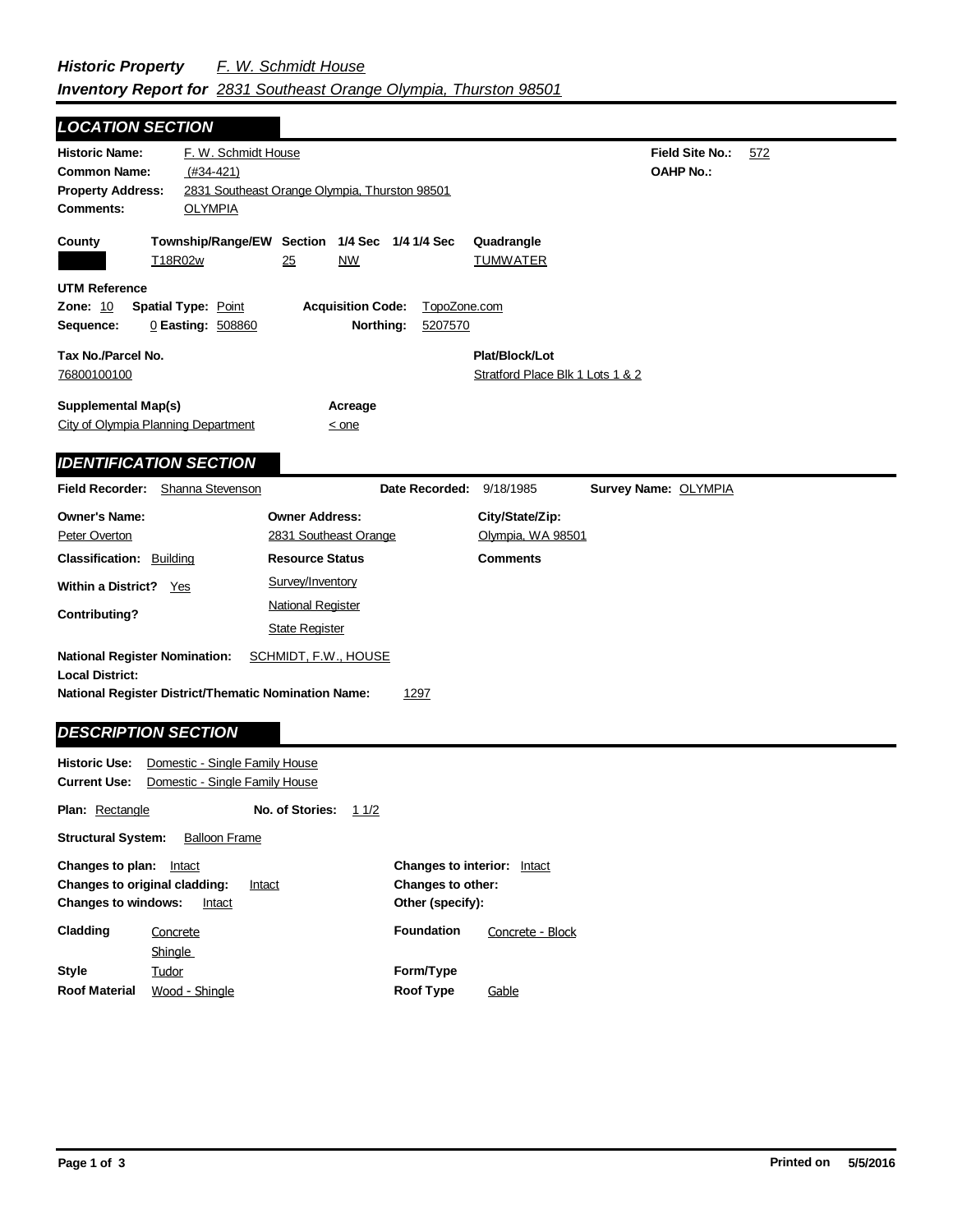## *NARRATIVE SECTION*

| <b>Study Unit</b>                                                               | Other |                 | Date Of Construction:    | 1937 |
|---------------------------------------------------------------------------------|-------|-----------------|--------------------------|------|
| Architecture/Landscape Architecture                                             |       |                 | Architect: Joseph Wohleb |      |
|                                                                                 |       | <b>Builder:</b> |                          |      |
|                                                                                 |       | Engineer:       |                          |      |
| Property appears to meet criteria for the National Register of Historic Places: | No    |                 |                          |      |

**Property is located in a historic district (National and/or local):** No

**Property potentially contributes to a historic district (National and/or local):**

*Statement of Significance* The Frederick W. Schmidt House is significant as a distinctive interpretation of the English Revival Style, with outstanding landscaping, designed by Olympia's premier architect, Joseph Wohleb and built for members of one of the area's most important business families. The house is also significant for its innovative construction, building materials and as the centerpiece of the development of this area of Olympia, initiated by its builder. The house was built in 1937-1938 for Frederick G. Schmidt whose family founded and operated the Olympia Brewery for many years. Schmidt was a director and assistant treasurer of the Olympia Brewing Company. He was also an executive of Western Metalcraft, located in the brewery complex and manufacturers of kitchen cabinets after World War II. According to Frederick A. Schmidt, the original builder's son, the design of the house was conceived by Mrs. Schmidt, Elsa Heiser Schmidt. Frederick Schmidt was interested in concrete construction however, and according to his son asked Frank Lloyd Wright to provide information about radiant heat in concrete construction and even sent him \$500. 0. Wright pocketed the money. The house was built with baseboard heat. Schmidt did build the house with concrete construction however after testing the water absorption of brick made of concrete and clay, concluding concrete absorbed no more moisture than clay. The house was built on a concrete pad with eight inches of railroad cinders under the floor to limit moisture absorption. A two foot skirt around the foundation also limited moisture. Greystone, a local manufacturer provided the concrete brick for the construction of the house which was built concurrently with and by the same contractor who was constructing the new Olympia Brewery during this time. Schmidt also included innovative fire prevention for the house which has a large expanse of cedar shingle roofing on its steep gables. Schmidt specified two inch watermain sprinklers for the roof. The house originally featured copper drains and down spouts and boasted a zinc cap on the shingle ridge to deter the growth of moss on the roof. If Frederick Schmidt provided the technical aspects for the house, it was his wife Elsa Heiser Schmidt who provided the soul of the house. She, according to her son, envisioned the "English Farm House" and specified the hand polished concrete floors, specially plastered walls, hand stained and waxed woodwork, and the specially designed and engraved hand stained and waxed woodwork, and the specially designed and engraved oak fireplace and book cases. The west side "L" originally provided the space for a ball room. In the garage a specially built cool box accommodated food storage. Mrs. Schmidt specified the copper-roofed bay window on the south side of the house to fit a grand piano and planted a special fir tree outside the window to provide for an annual Christmas tree without bringing one inside. Mrs. Schmidt, and avid gardener planned the landscaping as well. An elaborate gravity fed system watered the ground which featured a substantial holly hedge, cutting gardens, birches, fruit trees and an expanse of lawn. The holly hedge was planted in a bed of tin cans, which nourished the hedge from locally grown cuttings. Included in the grounds were a trout pond fed by its own well. Mrs. Schmidt routinely provided flowers for the hospitality room of the Olympia Brewery from her garden. Olympia's premier architect, Joseph Wohleb, designed the house for the Schmidts. Wohleb was also the architect for the Brewery. Wohleb came to Olympia in 1913 from Southern California and went on to design hundreds of homes, businesses, public buildings and manufacturing facilities until his death in 1958. Several of his works are listed on the National Register including the Lord Mansion and McCleary Mansion in Olympia. The Frederick Schmidt House is a clear departure from other works by Wohleb in both style and material. Wohleb specialized in Mission Revival design homes and used stucco extensively, reflecting his California roots. This area was historically adjacent to and part of the Cloverfields Farm, a model dairy farm built by Hazard Stevens, son of first Washington Territorial Governor Isaac Stevens. Frederick W. and his brother Franck Schmidt built several houses as the first development in the area during the late 1930's and early 1940's subsequent to the construction of this house. Olympia Architect Joseph Wohleb designed the houses. Because of a shortage of wood during the World War II years, the Schmidt's developed concrete block homes. The houses featured concrete block construction erected on a concrete pad. Some houses also utilized concrete roof trusses. The foundation pad was placed on top of a subfloor of gravel and ash to deter drawing moisture. The concrete block was also extended to the interior of the houses some of which have interior concrete walls while others had some wood framed construction. Concrete block came from the Greystone Concrete Company in Olympia. Frank Hallmeyer did the concrete work and B. Jensvold also assisted in the project. The use of concrete work and B. Jensvold also assisted in the project. The use of concrete bricks in the Schmidt House reflects his interest in that building material for his own residences and those he developed in the area. The house is unique in its scale and use of fine materials, although several of the concrete block houses in the area were also designed in the English Cottage/Revival style. The Frederick Schmidt House was the centerpiece of the Schmidt's development in Southeast Olympia.

*Description of Physical Appearance* The Frederick W. Schmidt House is a large, rambling L-shaped structure situated on a large landscaped corner lot bordered by a tall holly hedge in southeast Olympia. The one-and one-half story, side gabled structure, of simplified English Revival style is set on a concrete foundation. The house is distinguished by its tall, steeply gabled roof line which diminishes in height and width in three sections from north to south, with the smallest section on the south end. The roof is clad in wood shake shingles and has close eaves. The walls of the brick topped by chimney pots rises at the south end of the front facade. The gables are clad with wide rusticated clapboards. The central front entry door is recessed in a segmental arch with sandstone quoins. Fenestration includes narrow multipane casement windows in groups of two and three. The windows have brick sills. A wide, multi-paned bay window with a copper hooded roof extends from the south end wall. A rear (west) wing contains a triple garage which opens onto a parking court to the north. One of the garage doors has been filled in with glass blocks and an entry door. Above the garage doors are gabled dormers. Interior features include hand-stained and waxed oak woodwork, beamed ceilings in the cathedral ceiling living room which also has an ornate finished, polished concrete floors and specially hand-applied plastered 3/4 inch putty coat walls. Construction details include an eight inch deep railroad cinder base under the concrete pad foundation, water proof skirting on the foundation, and a rooftop fire-protection water system. Landscape features include a large holly hedge which encompasses the rear yard of the house, birch trees, fruit trees and a fish